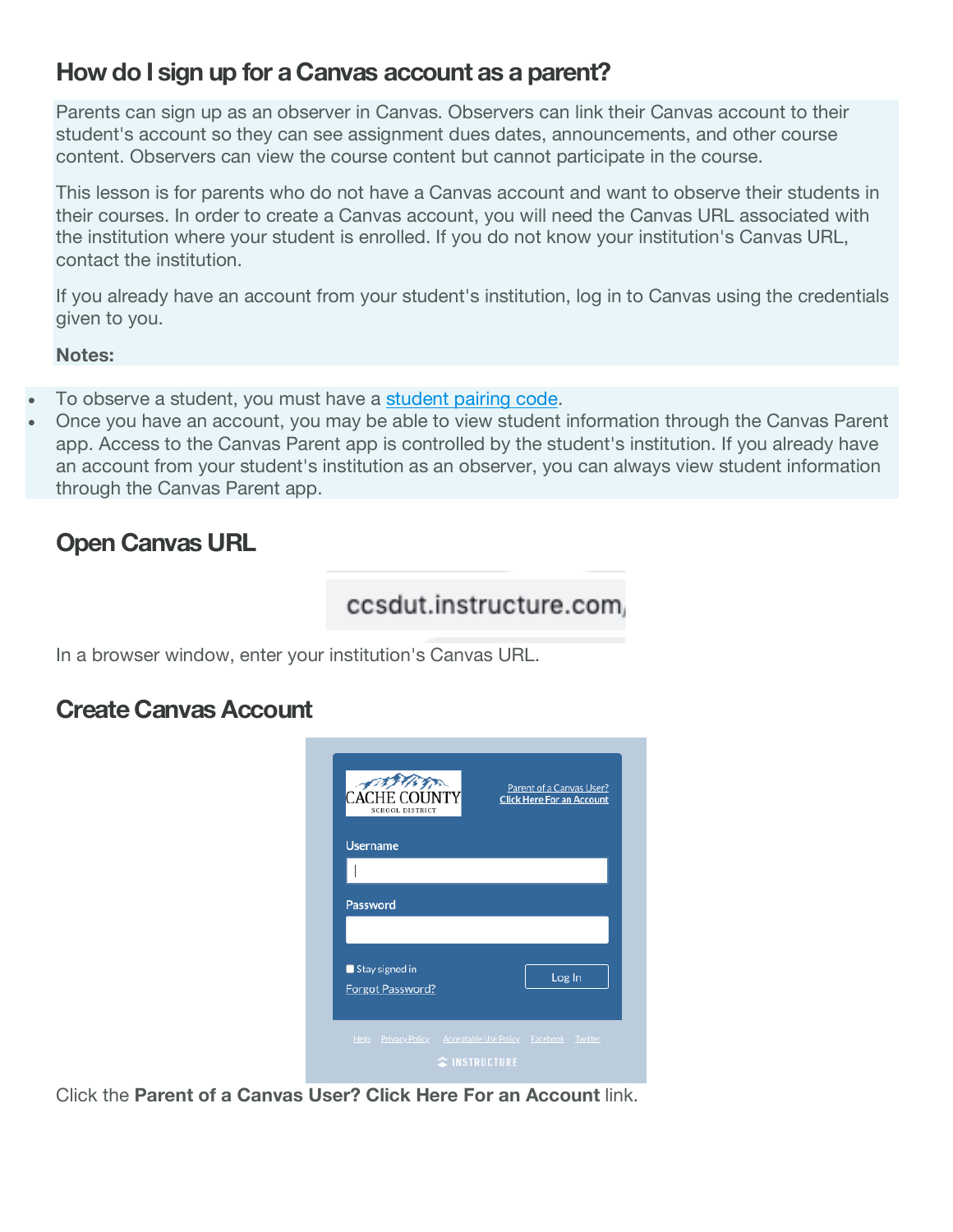#### **Enter Signup Details**

| Your Name                                                         |                         |
|-------------------------------------------------------------------|-------------------------|
|                                                                   |                         |
| Your Email                                                        |                         |
|                                                                   |                         |
| Password                                                          |                         |
|                                                                   |                         |
| Re-enter Password                                                 |                         |
| <b>Student Pairing Code</b>                                       | What is a pairing code? |
|                                                                   |                         |
| You agree to the terms of use and acknowledge the privacy policy. |                         |
|                                                                   |                         |

Enter the following information:

- 1. Enter your name in the **Your Name** field.
- 2. Enter your email in the **Your Email** field.
- 3. Enter your password in the **Password** field.
- 4. Re-enter your password in the **Re-enter Password** field.
- 5. Enter a paring code to link your account to your student in the **Student Pairing Code** field.
- 6. Agree to the terms of use by clicking the **You agree to the terms of use** checkbox.
- 7. Click the **Start Participating** button.

**Note:** Students can generate pairing codes from their User Settings.

#### **How do I generate a pairing code for an observer as a student?**

As a student, you can generate a pairing code to link an observer to your Canvas account. You must create a separate pairing code for each observer who wants to link to your account. For more information on pairing codes, view the Pairing Codes - Frequently Asked Questions PDF.

An observer may be your parent, guardian, mentor, counselor, or another individual who needs to view your Canvas courses. Linked observers can can view and participate in certain elements of your Canvas courses. For more information on the observer role, view the Observer Visibility and Participation PDF.

#### **Notes:**

- If you are an observer and want to generate a pairing code for a student, you will need your student to log in to their student Canvas account and follow the steps in this lesson. After you have copied the pairing code, you can link to the student by entering the code in your User Settings.
- Pairing codes can only be generated from the web version of Canvas. Pairing codes cannot be generated from the Canvas mobile apps.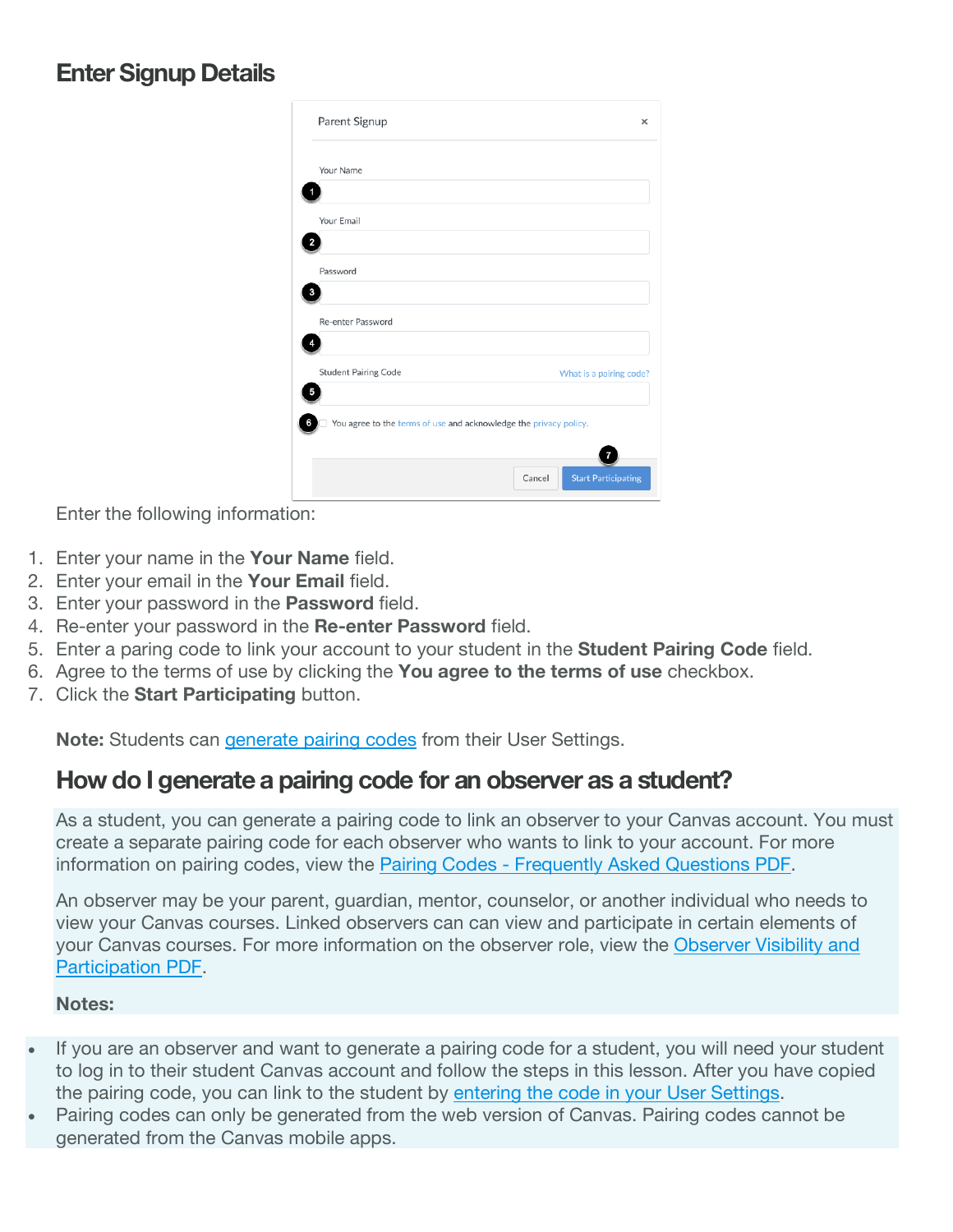## **Open Settings**



In Global Navigation, click the **Account** link [1], then click the **Settings** link [2].

## **Pair with Observer**



Click the **Pair with Observer** button.